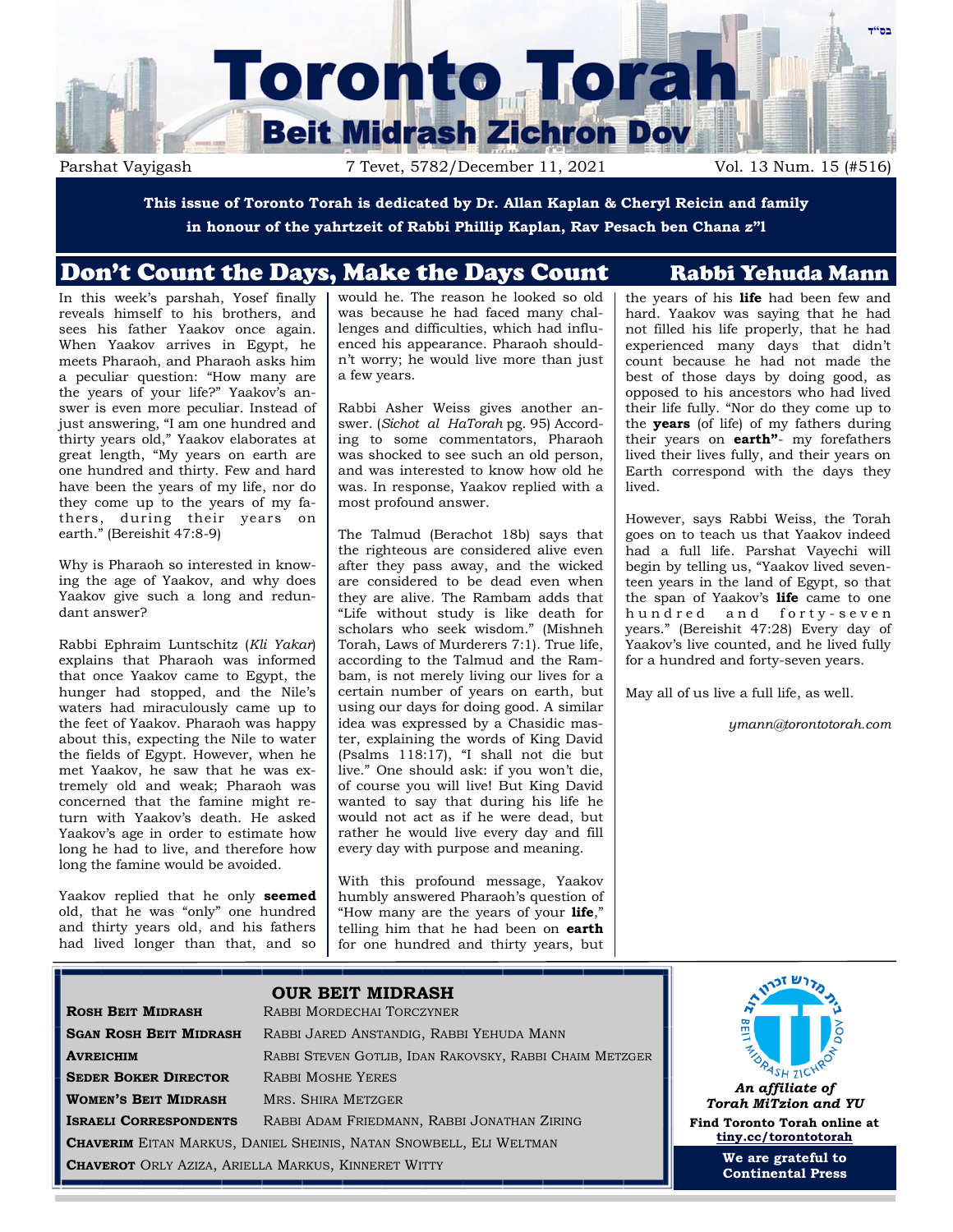# Jo*urney Through Tanach*: Melachim II, Chapter 8 Idan Rakovsky

## **Summary**

In Melachim II 4, Elisha revived the son of a woman from Shunem. He had also warned her about an incoming famine, recommending that she move somewhere else. She had moved to the Land of the Philistines. Seven years later, when she returned, she found that her land had been stolen. The king offered to help her. At the king's request, she told him about Elisha's miracles. (8:1-6)

Elisha came to Damascus. Ben Haddad, King of Aram, was sick, and he sent an officer, Chazael, to ask Elisha if he would survive. Elisha told him that Chazael would live, but Ben Haddad would die, and Chazael would succeed him. Elisha burst into tears, because he prophesied that Chazael as king would severely harm Israel. Chazael returned to Ben Haddad, strangled him, and became king of Aram after him. (8:7-15)

Yehoram son of Yehoshaphat was the king of Judea; he strengthened ties with the northern kingdom of Israel, but at the same time his relationship with G-d deteriorated. (8:16-24)

Achaziah son of Yehoram became the next king of Judea. His mother was

It Happened in Israel: Is the Chilazon Hidden? Rabbi Adam Friedmann

In Parshat *V'zot HaBerachah*, Moshe Rabbeinu gives blessings to each of the tribes. Zevulun is told that they will live on the seashore and recover things hidden in the sands. (Devarim 33:19) Rashi notes that one of the things hidden in the sand is the *chilazon*, a sea creature used to create the biblical dye, *techelet*.

Historically speaking, we know that this coastal region, part of Zevulun's tribal territory, was in fact used for dye production. We also know from other sources (such as Menachot 44a) that at a certain point in history access to the *chilazon* declined, and eventually its identity was lost.

A midrash (Sifrei Devarim 354) which deals with Zevulun's blessing records the following incident:

Rabbi Yosi said: Once I was walking from Keziv to Tzor, near the coast of Israel. Finding an old man and greeting him, I asked him, "From what do you earn a living?" He answered, "From the *chilazon*." I asked him, "Can it still be found today?" He answered, "By Heaven! There is a place between the mountains [where it is found], and spiders bite it and it dies and is crushed in its place." I replied, "By Heaven! It is clear that it has been hidden away for the righteous for the World to Come!" (Translation by Rabbi Shraga Silverstein, with emendations)

This story seems to have occurred sometime during the decline of access to the *chilazon*. Rabbi Yosi declares that the *chilazon* has been lost, while his interlocutor, who is from the previous generation, still makes a living producing dye from the *chilazon*.

Ataliah, the daughter of Achav and Izevel, and the text states that he was also evil. At the end of the chapter, Achaziah travels to visit Yoram son of Achav, king of Israel, who had been wounded in battle with the Aramaeans. (8:25-29)

## **Insight**

We can learn a great lesson from the tears of Elisha. He gives voice to the personal and the national, his private pain for the suffering of the individual with the duty to declare the great prophecy given to him.

Early in his career, Elisha was quick to become angry and hurt by the mockery of the children in the forest. (Melachim II 2) We also saw Elisha hasten to punish his aide Gechazi for enriching himself at the expense of the honour of Elisha's mission. Elisha distanced him, cursing him harshly. (ibid. 5)

At the same time, we saw Elisha sensitively intercede with G-d for the Shunamite woman to birth a child, and then intercede with G-d again to save the child's life. (ibid. 4-5) And here, Elisha cannot restrain himself from weeping for the prophecy that Chazael will harm the people of Israel. (ibid. 8:11-12)

Elisha's career is complex, and his interactions are turbulent, but throughout he is authentic. He does not hide his emotions, even as he expresses his horrific prophecy. In this regard he displays that he has learned well the lessons of his mentor, Eliyahu. Eliyahu was quick to express his emotions fully and dramatically, as seen before the nation on Mount Carmel (Melachim I 18), before G-d on Mount Horeb (ibid. 19), and before King Achav. (ibid. 21) The student learned well from the master.

(See also **[this \(Hebrew\) article](https://www.929.org.il/page/317/post/8517)** by Chen Artzi Sror, 929 website)

*irakovsky@torontotorah.com*

## **Insight**

The lesson of this story is unclear and controversial. Some look at the old man's statement as evidence that the *chilazon* was available then and still is today. Others look at Rabbi Yosi's response as indicating that the *chilazon* will only be available in the World to Come, and so it is no longer accessible to us today. Moreover, contemporary halachic authorities debate the halachic influence of this midrash and whether it can even be used for deciding practice today. This is reflected in the following anecdote that happened to this author:

Rabbi Chaim Kanievsky, an influential posek, opposes the practice of producing and wearing *techelet* on *tzitzit*. Once, when studying the topic of *techelet,* I sent Rabbi Kanievsky a letter with this question: Many early authorities hold that *chilazon* would be readily available today, if only we could correctly identify it. Therefore, Rabbi Yosi's statement indicating that the *chilazon* is no longer available must be reinterpreted. Rabbi Kanievsky's answer was unequivocal: The *chilazon* is hidden away until the World to Come.

It happened to be that on the very day I received this reply I met Rabbi Hershel Schachter of Yeshiva University, a proponent of wearing *techelet*. I showed him Rabbi Kanievsky's answer and he responded that such midrashic statements should not be used as the basis for halachic conclusions.

*afriedmann@torontotorah.com*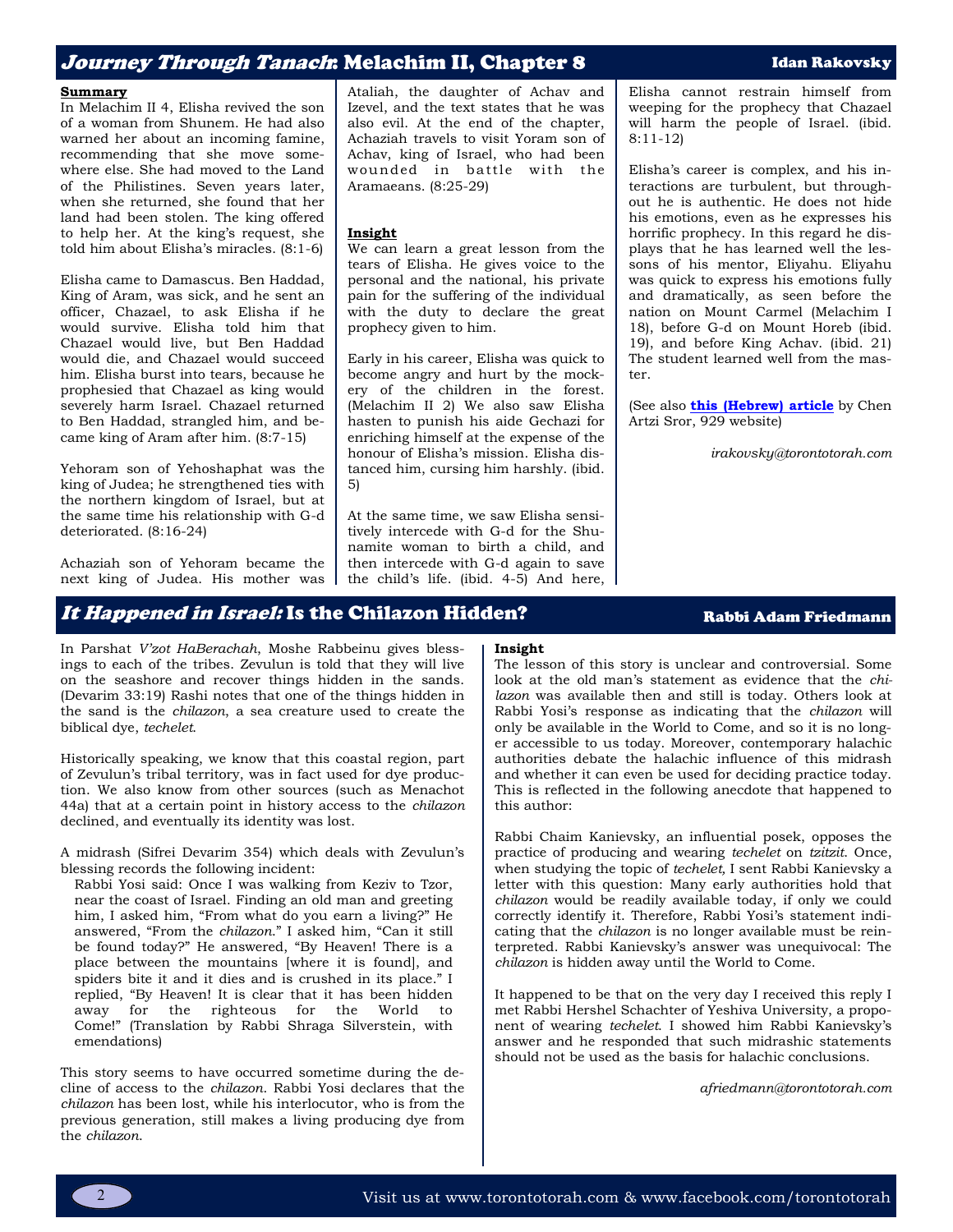## Biography

# Rabbi Yosef Kapah

Rabbi Chaim Metzger

Rabbi Yosef Kapah (Qafih) was born in Sana'a, Yemen in 1917, and was orphaned by age five. He was raised by his grandfather Rabbi Yihya Kapah, while also working as a copyist and helping his grandfather in his rabbinic work. Rabbi Yihya advocated strongly for following the Halachic positions of Rabbi Saadia Gaon and the Rambam over those of the Zohar and Kabbalists. Rabbi Yihya passed away when the young Yosef was just 14, but Yosef took over giving his grandfather's lectures in the Beit Midrash, teaching alongside and learning from Rabbi Ratza Tzarum.

At 16, Rabbi Kapah was taken into custody as an orphan, and upon release he married his cousin Berachah in order to avoid forced conversion to Islam. He made aliyah to Israel in 1943, initially to Tel Aviv before learning at Mercaz HaRav and receiving a degree in Dayanut from Machon Harry Fischel. While in Jerusalem he led a Yemenite synagogue *Avi-David*, named after his father. In 1950, Rabbi Kapah was appointed to Tel Aviv's and then Jerusalem's Regional Rabbinical Court. From 1969, he was a member of the Council of the Chief Rabbinate of Israel. In 1970, Rabbi Kapah was invited to the Great Rabbinical Court by Rabbi Yitzchak Nissim and Rabbi Shlomo Zevin.

Rabbi Kapah's scholarship includes translations of various works written by Rishonim in Judeo-Arabic into modern Hebrew, such as the writings of Rambam (*Moreh Nevuchim*, *Sefer HaMitzvot*, *Peirush HaMishnayot*, Commentary to Iyov, and personal letters and responsa), Rabbi Saadia Gaon (*Emunot veDeiot*), Rabbi Yehuda HaLevi (*Kuzari*), Rabbeinu Bahye ibn Paquda *(Chovot haLevavot*)*,* Rabbi Yitzchak Alfasi (commentary to Chullin), and a range of responsa by Ritva and Raavad.

Rabbi Kapah was instrumental in preserving and promoting the Halachah and traditions of the Yemenite Jewish community. In *Halichot Teiman* he describes the lives of Yemenite Jewry. His commentary on the Rambam's *Mishneh Torah* (24 volumes) includes Yemenite Halachah and their preserved traditions of the Rambam. He also published the *Shivat Tzion Tiklal* siddur based on the Rambam and Yemenite tradition.

Rabbi Kapah passed away in 2000.

# Torah and Translation Educating Youth to Merge Communities Rabbi Yosef Kapah, Ketavim I pg. 100 Translated by Rabbi Chaim Metzger

אחת ממשימות דורנו זה היא מיזוג הגלויות, היינו: יצירת אורח -חיים אחד, שיתפוס את מקומם של כל המנהגים הרווחים כיום בעדות השונות.

One of the missions of our generation is the merging of the exiles, meaning: the creation of a unified way of life, that grasps the importance of all of the diverse customs that exist today in the various communities.

Between each and every community there stands, as of today, a high barrier of customs, text of the prayers, and way of life that alienates and divides between it and

People who have looked at this in depth can certainly discern that the reality of today testifies to a merging which is in the process of formation, a merging by way of negatives, where each community learns the easiest from its neighbour and

**The Barrier of Customs** 

its counterparts.

## **חיץ של מנהגים**

בין כל עדה ועדה ניצב, כיום, חיץ גבוה של מנהגים, נוסח תפילה ואורח חיים המנכר ומבדיל בינה לבין זולתה.

אנשים שהתעמקו בבעייה ודאי הבחינו, כי מציאות זמננו מעידה על מיזוג הנמצא בתהליך התהוות, מיזוג זה הינו על דרך השלילה, שכן כל עדה לומדת את הקל ביותר שבחברתה ומסגלת לעצמה קולא זו.

לשמור על המחיצות הקיימות - לא ייתכן, עלינו, איפוא, להרוס את המחיצות לא על דרך השלילה כי אם על דרך החיוב: בחירת הטוב שאצל הזולת ולא הקל. כיצד נביא לידי כך? זוהי השאלה כיום.

### **גישה ידידותית**

דרושה גישה יותר ידידותית בין העדות, בצורה שתביא לידי כך, שכל עדה ועדה תראה לזולתה את האור שבה, את החיובי והטוב, במטרה ללמוד וללמד - ולעשות.

בצורה זו נתווה אנחנו את המיזוג באורח חיובי מבלי שיבוא עלינו כאפתעה לא כל כך נעימה.

את הדגש יש לשים, לדעתי, על חינוך הנוער. כי, וזאת אפשר להבין, את " הזקנים " דומני שלא נוכל לחנך לכיוון המיזוג המיועד בין העדות השונות. זה בדמם. ברם את הנוער הצעיר יש לחנך, ולעשות את כל המאמצים בכיוון זה, לקראת מיזוג הגלויות המושלם הסופי...

### **אין לכוף**

יש להדגיש: אין לכוף בענין זה ]הלכות הכנת בשר כשר[, שכן צמודים אליו רגשות. עדה שלימה יש בידה מסורת בנידון ואין לכוף עליה הר כגיגית. אך הדבר יבוא על פתרונו במרוצת הזמן בבתי הספר. למשל, נהוג ללמד בנוסח אחד, ונוהגים כפי הרוב, מבלי להבליט את השאלה אם לבטל או לא, ולכן בהדרגה יבוטלו המחיצות וישאר המנהג האחד...

#### **מי יחליט**

...יש, לדעתי, להקים ועדה של נבונים שתחליט - מבלי לפגוע בשום עדה - על חינוך לקראת צורה אחידה. דבר אחד ברור לי: אנו נמצאים כבר בתהליך זה, יש לכוונו למסלולים רצויים שמטרתם: מנהג אחד ואחיד לכל ישראל.

adapts itself to this leniency. To preserve the existing barriers - is impossible. Therefore, it is upon us to destroy the partitions not by way of negatives but by way of positives: the choice of the good in others and not the worst. How do we do that? This is the question today.

## **An Approach of Friendship**

A more friendly approach is needed between the communities, in a way that will lead to each community showing the other its light, the positive and the good, in order to learn and teach - and do.

In this way we will outline the merger in a positive way, without it coming as a notso-pleasant surprise.

The emphasis should be, in my opinion, on educating youth. Because, and this can be understood, I think we cannot educate the "old men" in the direction of the intended merger of the various denominations. It's in their blood. But the younger youth should be educated, and every effort should be made in this direction, towards the final, perfect blend of the exiles...

## **Do not coerce**

It should be emphasized: Do not force this matter [halachic practices regarding pro-

ducing kosher meat], since emotions are attached to it. An entire community has a tradition in this regard and a mountain should not be forced on it like a barrel. But this will be resolved over time in schools. For example, it is customary to teach one text [of prayer], and practice as the majority, without emphasizing the question of whether to abolish or not, and therefore gradually the partitions will be abolished and the unified custom will remain...

## **Who Will Decide**

...There should, in my opinion, be set up a committee of wise men who will decide without harming any community - on education towards a uniform form. One thing is clear to me: we are already in this process; it should be aimed at desirable routes, with the aim of a single, unified custom for all of Israel.

*cmetzger@torontotorah.com*